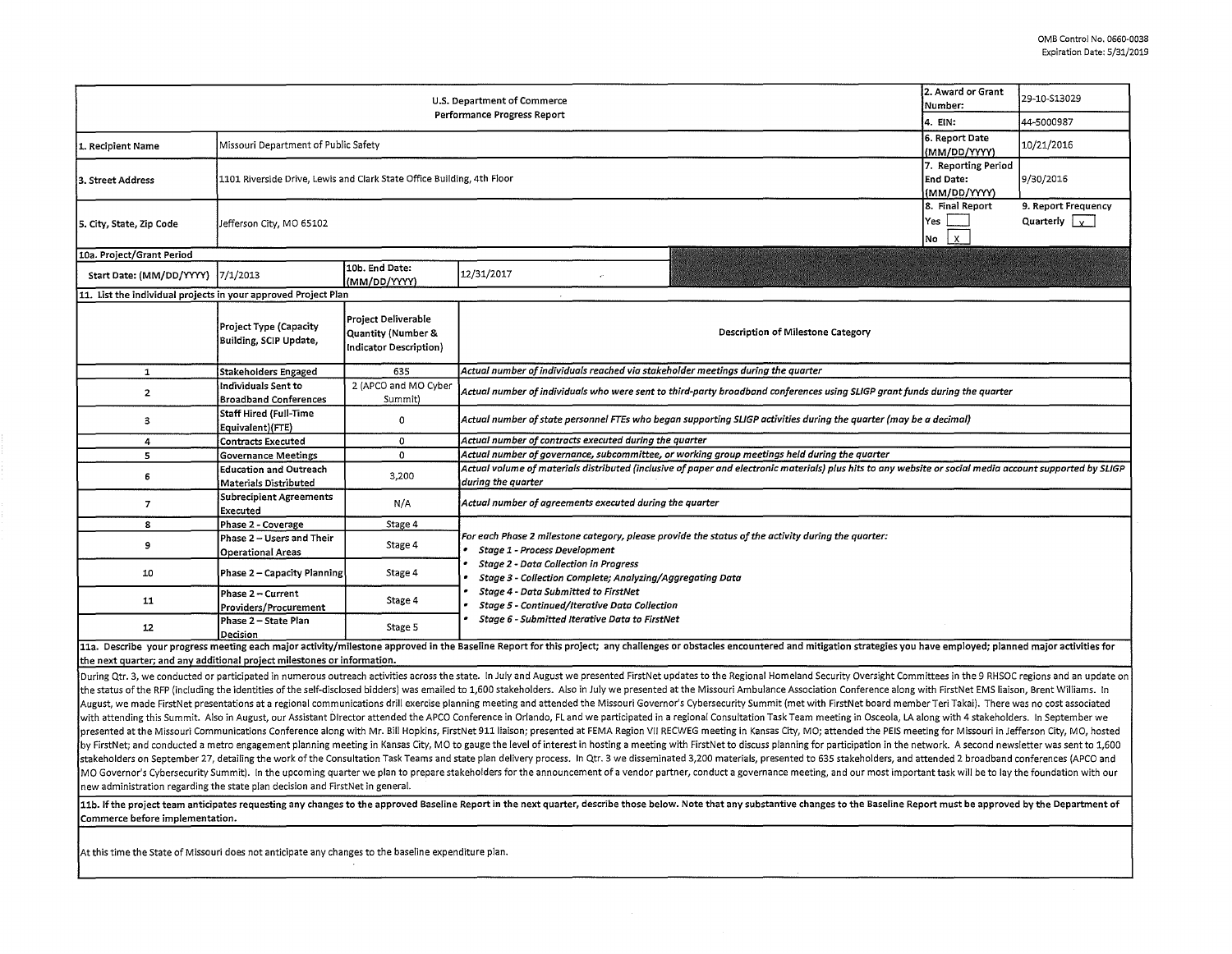11c. Provide any other information that would be useful to NTIA as it assesses this project's progress.<br>As the RFP comes closer to award, we will continue to keep key influencers informed and will be working with the execu the SLIGP timeline is not aligned with the FirstNet presentation of the Missouri state plan to the new Governor-elect. We renew our request for NTIA to develop a SLIGP 2 program to allow states like Missouri to continue ed outreach to the new Governor-elect and executive level staff and for public safety stakeholders across the state. We continue to keep the current administration informed about the opt in/opt out decision as well as issuing time, and the pros/cons to each option.

**lld. Describe any success stories or best practices you have identified. Please be as specific as possible.** 

During this quarter we experimented with new Microsoft software to deliver our newsletter. The SWAY software is user friendly and allowed us the ability to incorporate items from the FirstNet website, links to videos, and make the newsletter more visually appealing. Feedback was positive.

**12. Personnel** 

12a. If the project is not fully staffed, describe how any lack of staffing may impact the project's time line and when the project will be fully staffed.

N/A

|                            |      | 12b. Staffing Table - Please include all staff that have contributed time to the project. Please do not remove individuals from this table. |                     |
|----------------------------|------|---------------------------------------------------------------------------------------------------------------------------------------------|---------------------|
| Job Title                  | FTE% | Project (s) Assigned                                                                                                                        | Change              |
| Director / SWIC / SPOC     | 0.5  | Provide oversight and coordination for the SLIGP project                                                                                    | Cont. work on SLIGP |
| Assistant Director         | 0.5  | Provide technical support and oversight to SLIGP project                                                                                    | Cont. work on SLIGP |
| Project Manager            | 1.00 | Responsible for accomplishing objectives by planning and evaluating project activities                                                      | Cont. work on SLIGP |
| Ass't. Project Manager     | 1.00 | Coordinate project activities to ensure cost, schedule, and quality standards are met                                                       | Cont. work on SLIGP |
| Project Specialist         | 1.00 | Provide project management support to deliver projects within budget and deadlines                                                          | Cont. work on SLIGP |
| Project Specialist (Ass't) | 1.00 | Provide project management support to deliver projects within budget and deadlines                                                          | Cont. work on SLIGP |
| Educ./ Outreach Coord.     | 1.00 | Responsible for coordination and implementation of public safety broadband program                                                          | CONT, work on SLIGP |
| <b>Grant Specialist</b>    | 1.00 | Administers the grant for lifecycle process and coordinates implementation with the SWIC                                                    | Cont. work on SLIGP |
| Part-time Attorney         | 0.25 | Responsible for negotiating, writing, and executing agreements and contracts                                                                | Cont. work on SLIGP |
| Full time Office support   |      | Administrative support for the public safety broadband initiative                                                                           | Cont. work on SLIGP |
|                            |      |                                                                                                                                             |                     |

## 13. Subcontracts (Vendors and/or Subrecipients) N/A

**13a. Subcontracts Table** - **Include** all **subcontractors. The totals from this table must equal the "Subcontracts Total" in Question 14f.** 

| Name        | <b>Subcontract Purpose</b>                                                  | Type<br>(Vendor/Subrec.) | RFP/RFQ Issued (Y/N) | Contract<br>Executed<br>(Y/N) | <b>Start Date</b> | <b>End Date</b> | l Total Federal Funds l<br>Allocated | <b>Total Matching Funds</b><br>Allocated |
|-------------|-----------------------------------------------------------------------------|--------------------------|----------------------|-------------------------------|-------------------|-----------------|--------------------------------------|------------------------------------------|
| MACOG       | Regional Stakeholder Meetings                                               | Contract                 |                      |                               | 1/1/2014          | 6/30/2015       | \$285,000.00                         | \$0.00                                   |
| <b>IMCP</b> | SCIP Update, Content Development                                            | Contract                 |                      |                               | 10/1/2014         | 6/30/2015       | \$0.00                               | \$162,857.00                             |
| ITBD        | Phase II Support                                                            | l Contract               |                      | N                             | TBD               | TBD             | \$537,042.00                         | \$120,796.00                             |
| N/A         | 13b. Describe any challenges encountered with vendors and/or subrecipients. |                          |                      |                               |                   |                 |                                      |                                          |